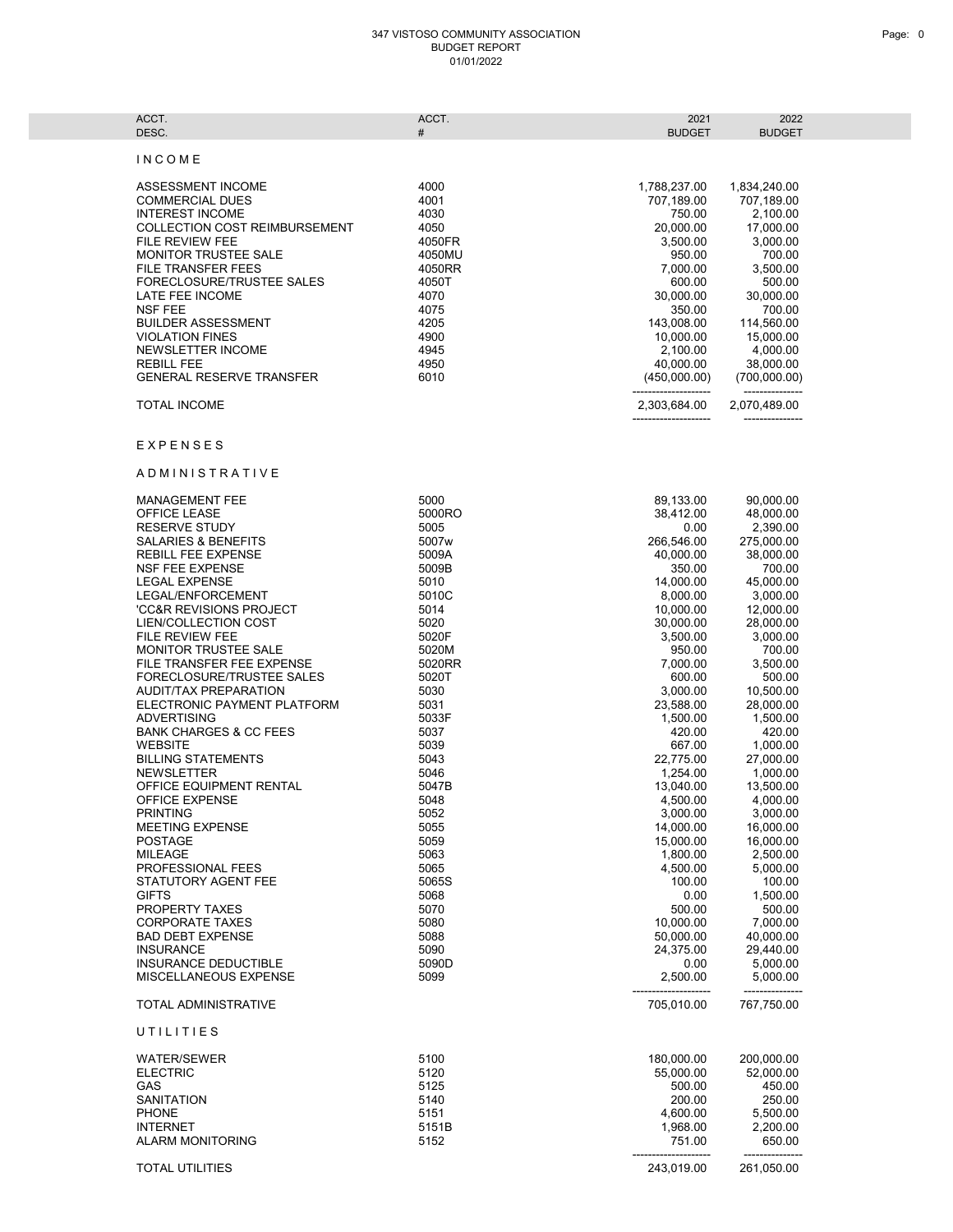## 347 VISTOSO COMMUNITY ASSOCIATION BUDGET REPORT 01/01/2022

| ACCT.            | 0.007 | 2021                               | 2022<br><b>ZUZZ</b> |  |
|------------------|-------|------------------------------------|---------------------|--|
| DESC <sup></sup> |       | $\sim$ $\sim$ $\sim$ $\sim$ $\sim$ | <b>RUDGET</b>       |  |
|                  |       |                                    |                     |  |

## L A N D S C A P I N G

| LANDSCAPE CONTRACT<br><b>GROUNDS LABOR</b><br>LANDSCAPE SUPPLIES/MATERIAL<br><b>MAJOR PROJECTS</b><br><b>IRRIGATION REPAIRS</b><br><b>BACKFLOW INSPEC/RRPS</b>                                                                                                                                                                                                                                                                                 | 5200<br>5205<br>5210<br>5218<br>5220<br>5222                                                                                      | 968,340.00<br>142,055.00<br>5,000.00<br>12,000.00<br>27,000.00<br>2.500.00                                                                                                                  | 1,090,000.00<br>0.00<br>5,000.00<br>50,000.00<br>20,000.00<br>2,000.00                                                                                                                |
|------------------------------------------------------------------------------------------------------------------------------------------------------------------------------------------------------------------------------------------------------------------------------------------------------------------------------------------------------------------------------------------------------------------------------------------------|-----------------------------------------------------------------------------------------------------------------------------------|---------------------------------------------------------------------------------------------------------------------------------------------------------------------------------------------|---------------------------------------------------------------------------------------------------------------------------------------------------------------------------------------|
| <b>EROSION CONTROL</b><br>TREE TRIMMING/REMOVAL<br><b>EXTERMINATING</b>                                                                                                                                                                                                                                                                                                                                                                        | 5228<br>5240<br>5250                                                                                                              | 10,000.00<br>25,000.00<br>34,260.00                                                                                                                                                         | 0.00<br>20,000.00<br>2,500.00<br>-------------                                                                                                                                        |
| <b>TOTAL LANDSCAPE</b>                                                                                                                                                                                                                                                                                                                                                                                                                         |                                                                                                                                   | 1,226,155.00                                                                                                                                                                                | 1,189,500.00                                                                                                                                                                          |
| COMMON AREA                                                                                                                                                                                                                                                                                                                                                                                                                                    |                                                                                                                                   |                                                                                                                                                                                             |                                                                                                                                                                                       |
| <b>BUILDING MAINTENANCE</b><br><b>KEYS/LOCK REPAIR</b><br><b>PAINTING MAINT</b><br>ELECTRIC REPAIRS/SUPPLIES<br><b>SIGN MAINTENANCE</b><br><b>JANITORIAL</b><br>PET WASTE REMOVAL<br><b>SECURITY PATROL</b><br>SIDEWALK REPAIR<br>COMMON AREA MAINTENANCE/REPAIRS<br><b>PARK MAINT</b><br><b>EXTERMINATING</b><br><b>TENNIS COURT REPAIR</b>                                                                                                   | 5700<br>5700K<br>5711<br>5722<br>5740<br>5769A<br>5774<br>5779CC<br>5794A<br>5800<br>5845<br>5850<br>5895                         | 6,000.00<br>1,000.00<br>3,200.00<br>15,000.00<br>7,000.00<br>9,600.00<br>21,000.00<br>18,000.00<br>12,000.00<br>15,000.00<br>10,000.00<br>4,500.00<br>7,200.00                              | 10,000.00<br>1,000.00<br>1,000.00<br>14,589.00<br>2,000.00<br>8,000.00<br>22,000.00<br>18,000.00<br>6,000.00<br>10,000.00<br>8,000.00<br>4,000.00<br>7,600.00                         |
| TOTAL COMMON AREA                                                                                                                                                                                                                                                                                                                                                                                                                              |                                                                                                                                   | 129,500.00                                                                                                                                                                                  | 112,189.00<br>________________                                                                                                                                                        |
| <b>TOTAL OPERATING EXPENSES</b>                                                                                                                                                                                                                                                                                                                                                                                                                |                                                                                                                                   | 2,303,684.00                                                                                                                                                                                | 2,330,489.00                                                                                                                                                                          |
| OPERATING FUND SURPLUS/(DEFICIT)                                                                                                                                                                                                                                                                                                                                                                                                               |                                                                                                                                   | 0.00<br>================== =============                                                                                                                                                    | (260,000.00)                                                                                                                                                                          |
| <b>RESERVE FUND</b>                                                                                                                                                                                                                                                                                                                                                                                                                            |                                                                                                                                   |                                                                                                                                                                                             |                                                                                                                                                                                       |
| INCOME                                                                                                                                                                                                                                                                                                                                                                                                                                         |                                                                                                                                   |                                                                                                                                                                                             |                                                                                                                                                                                       |
| <b>TRANSFER FROM OPERATING</b><br><b>INTEREST RESERVE FUND</b><br><b>BANK/INVESTMENT CHARGES</b>                                                                                                                                                                                                                                                                                                                                               | 7010<br>7034<br>8537                                                                                                              | 450,000.00<br>25,000.00<br>7,500.00                                                                                                                                                         | 700,000.00<br>20,000.00<br>(12,000.00)                                                                                                                                                |
| <b>TOTAL RESERVE INCOME</b>                                                                                                                                                                                                                                                                                                                                                                                                                    |                                                                                                                                   | 475,000.00                                                                                                                                                                                  | 708,000.00                                                                                                                                                                            |
| EXPENDITURES                                                                                                                                                                                                                                                                                                                                                                                                                                   |                                                                                                                                   |                                                                                                                                                                                             |                                                                                                                                                                                       |
| <b>GENERAL RESERVE EXPENSE</b><br>RECREATIONAL COURTS<br><b>PAINTING</b><br>MONUMENT SIGNS RESERVE EXPENDITURE<br>FOUNTAIN REPLACEMENT<br><b>WALLS</b><br>ASPHALT SEAL COATING<br><b>GRANITE REPLACEMENT</b><br>PARK FURNITURE REPLACEMENT<br><b>RESERVE STUDY</b><br>PLAY STRUCTURE RRPS/ REPLACEMENT<br><b>TENNIS COURTS</b><br><b>CONCRETE WORK</b><br><b>IRRIGATION SYSTEMS</b><br><b>IRRIGATION SYSTEM CONTROLLERS</b><br><b>DRAINAGE</b> | 8510<br>8510R<br>8520<br>8525<br>8526<br>8528<br>8530<br>8541<br>8543P<br>8548<br>8550<br>8565<br>8571C<br>8575<br>8575C<br>8578D | 0.00<br>15,800.00<br>180,400.00<br>3,700.00<br>0.00<br>39,500.00<br>6,000.00<br>209,800.00<br>70,800.00<br>5,500.00<br>9,900.00<br>20,300.00<br>4,500.00<br>194,000.00<br>13,000.00<br>0.00 | 10,000.00<br>31,724.00<br>31,003.00<br>3,811.00<br>13,596.00<br>0.00<br>35,226.00<br>78,280.00<br>93,524.00<br>0.00<br>143,273.00<br>0.00<br>0.00<br>338,870.00<br>0.00<br>200,000.00 |

-------------------- ---------------